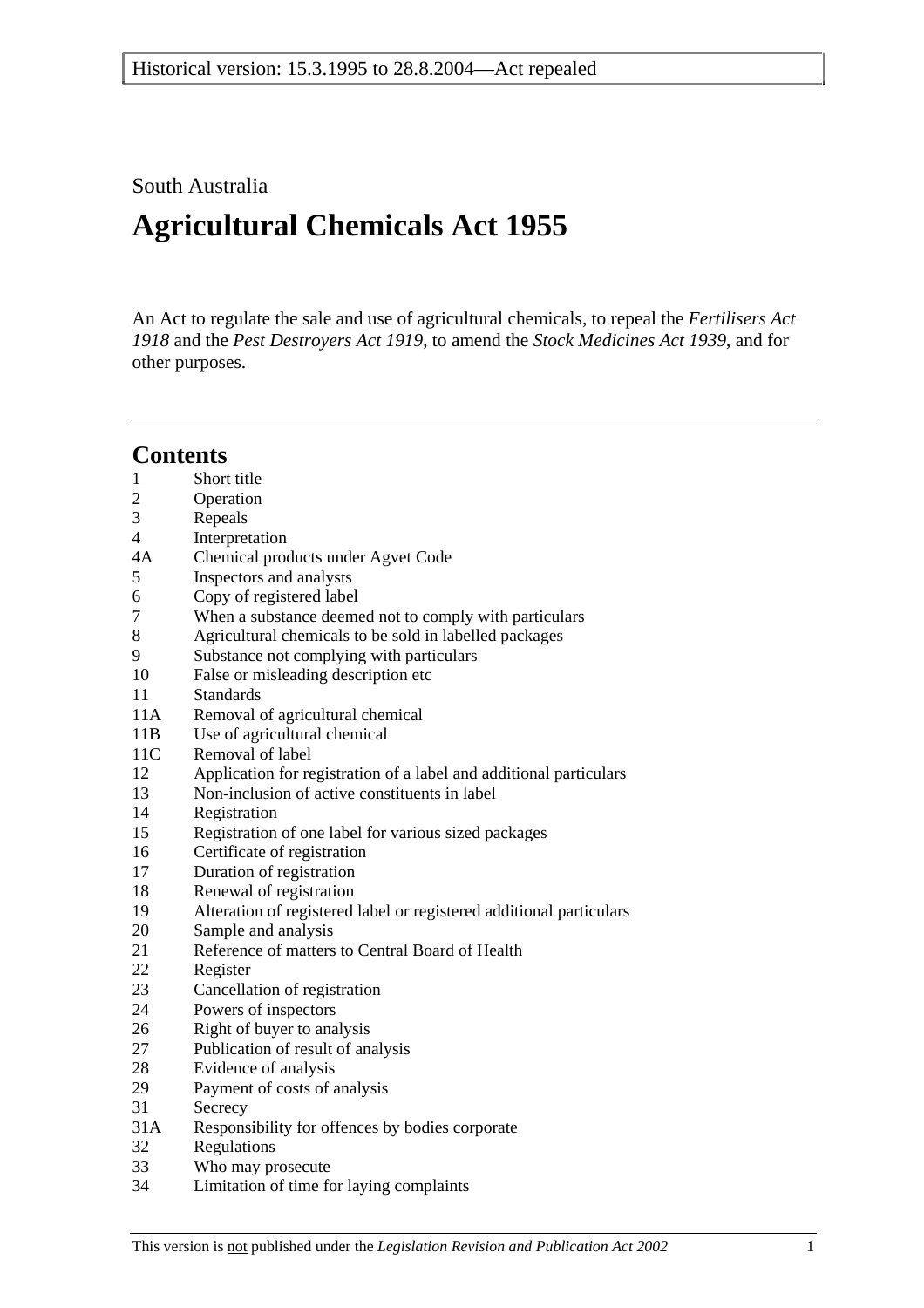35 Summary proceedings

36 Temporary provisions

37 Amendment of *Stock Medicines Act 1939*, s. 3—Interpretation

#### Legislative history

#### **The Parliament of South Australia enacts as follows:**

#### **1—Short title**

This Act may be cited as the *Agricultural Chemicals Act 1955*.

#### **2—Operation**

This Act shall come into operation on a day to be fixed by proclamation

#### **3—Repeals**

The following Acts are repealed:

*Fertilisers Act 1918*—No. 1355 of 1918;

*Pest Destroyers Act 1919*—No. 1377 of 1919;

*Pest Destroyers Act 1934*—No. 2175 of 1934.

#### **4—Interpretation**

 (1) In this Act, unless the context otherwise requires, or some other meaning is clearly intended—

#### *active constituent* means—

- (a) any constituent substance of a substance which is effective for any of the purposes mentioned in the definition of *agricultural chemical* in this subsection of this section; or
- (b) any constituent substance of a substance which materially influences the effectiveness for any such purpose of any constituent substance mentioned in paragraph (a) of this definition;

*affixed* includes branded, stamped or printed;

#### *agricultural chemical* means—

- I. any substance—
	- (a) commonly used; or
	- (b) represented expressly or impliedly by a person selling, offering for sale, exposing for sale or having in his possession for the purpose of sale, the substance, as capable of being used,

for any one or more of the following purposes—

- (i) for preventing, regulating or promoting the growth of any vegetation or any part of any vegetation;
- (ii) for improving the fertility or structure of soil in any way;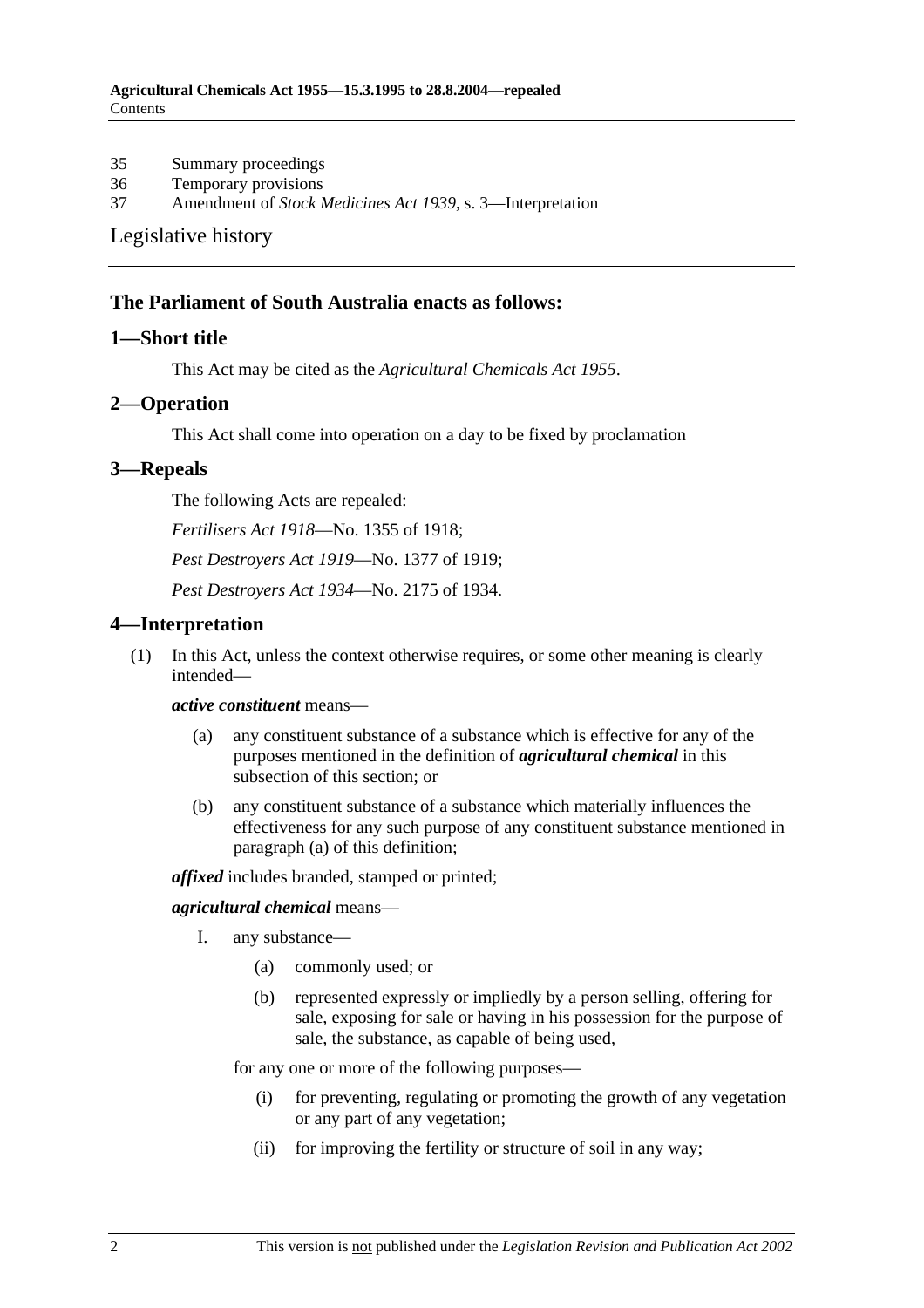- (iii) for protecting vegetation or the fruit or other product of any vegetation from attack by insects, animals, fungi, parasitic plants, bacteria or virus;
- (iv) for destroying rabbits, vermin, rodents or other noxious animals or noxious birds;
- II. any substance declared by the Governor by proclamation to be an agricultural chemical:

*analyst* means—

- (a) a person appointed by the Minister as an analyst for the purposes of this Act; or
- (b) a person holding a position of a class approved by the Minister for the purposes of this Act;

*fodder* means food of any kind used for feeding livestock;

*inspector* means an inspector appointed under this Act or under the *Stock Diseases Act 1934*;

*label* includes brand;

*package* includes sack, bag, box, case, barrel, bottle, can, drum or other container;

*premises* means any land, building or structure;

*specimen copy* includes, in the case of a brand, a description;

*vehicle* includes a vessel or aircraft.

- (2) The Governor may by proclamation from time to time declare any substance to be an agricultural chemical.
- (3) The Governor may by proclamation declare that any specified provisions of this Act shall not apply to any substance, or shall apply to a substance only when sold, offered for sale, exposed for sale or kept for the purpose of sale in any specified circumstances or quantities or in any part of the State.
- (4) The Governor may by proclamation revoke or vary any proclamation made under subsection (2) or subsection (3) of this section.

## **4A—Chemical products under Agvet Code**

- (1) Sections 8, 9, 10, 11, 22 and 26 of this Act do not apply to, or in relation to, an agricultural chemical that is a chemical product within the meaning of the Agvet Code of South Australia.
- (2) An approved label under the Agvet Code of South Australia will be taken to be a registered label under this Act.

## **5—Inspectors and analysts**

 (1) The Governor may, for the purposes of this Act, appoint any fit and proper person to be an inspector under this Act.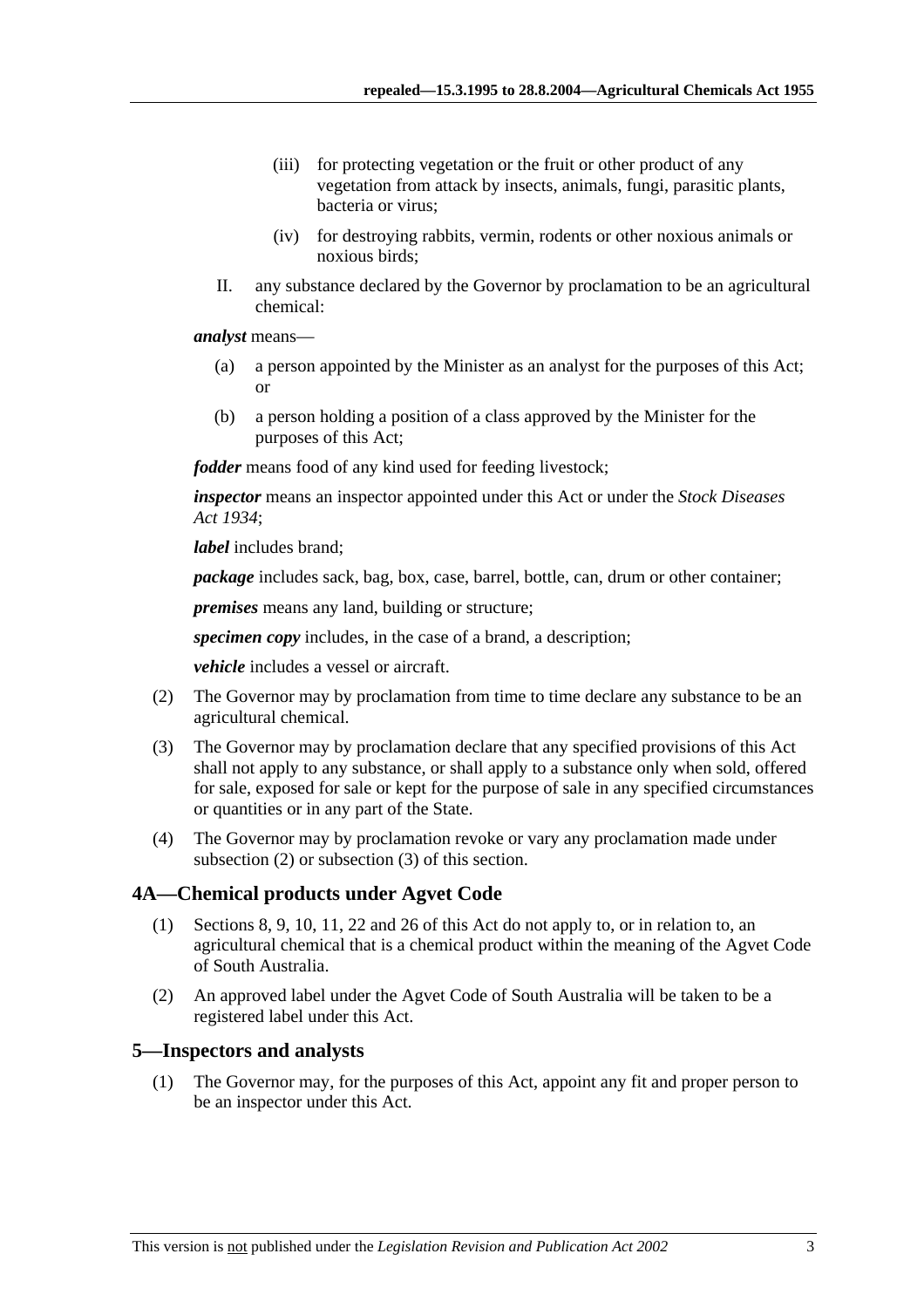## **6—Copy of registered label**

For the purposes of this Act, a label shall be deemed to be a copy of a registered label if it states particulars identical in all material respects with those stated in a label registered under this Act.

## **7—When a substance deemed not to comply with particulars**

For the purposes of this Act, a substance shall be deemed not to comply with particulars only where—

- (a) the quantity of any claimed active constituent contained in the substance is greater or less than the quantity indicated in the particulars by more than the prescribed proportion applicable in the particular case; or
- (b) the constituent substances are not properly mixed; or
- (c) the substance is deemed not to comply with the particulars by virtue of regulations.

## **8—Agricultural chemicals to be sold in labelled packages**

A person shall not sell, offer for sale, expose for sale or have in his possession for the purpose of sale any agricultural chemical except in a package having affixed thereto a copy of a registered label.

Penalty:

if the offender is a body corporate—\$40 000; or

if the offender is a natural person—\$20 000.

## **9—Substance not complying with particulars**

 (1) A person shall not sell, offer for sale, expose for sale or have in his possession for the purpose of sale any substance in a package having affixed thereto a copy of a registered label if in any respect the substance does not comply with the particulars stated in such copy or the registered additional particulars.

Penalty:

if the offender is a body corporate—\$40 000; or

if the offender is a natural person—\$20 000.

- (2) In proceedings for an offence against subsection (1) of this section, it shall be a defence that—
	- (a) the substance was contained in the package and the copy of the registered label was affixed thereto at the time the defendant acquired the substance; and
	- (b) the defendant believed on reasonable grounds that the substance complied in every respect with the particulars.

## **10—False or misleading description etc**

- (1) A person who in the course of his business—
	- (a) sells an agricultural chemical; and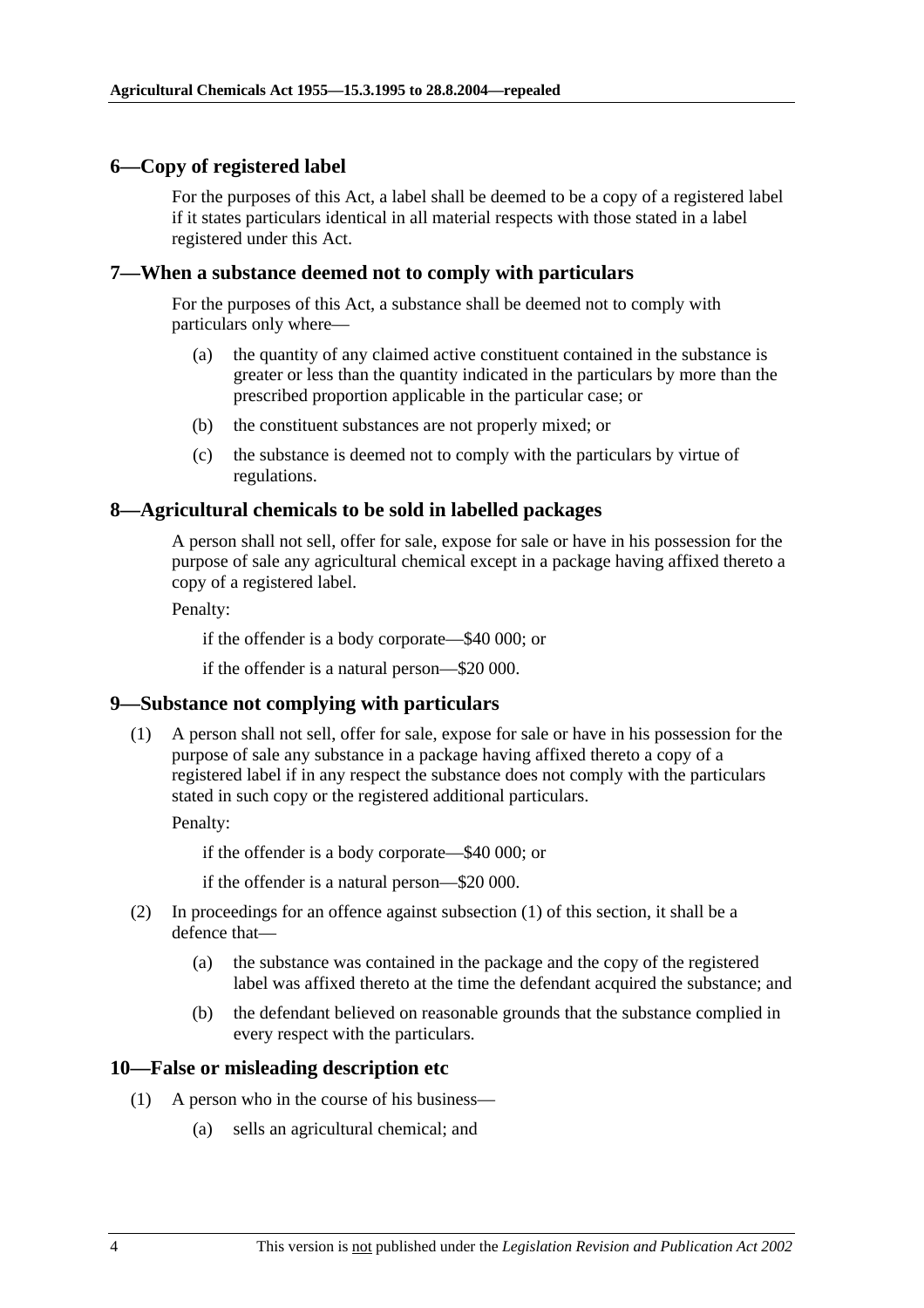(b) directly or indirectly by any means whatsoever gives any description of, or makes any statement with respect to, the agricultural chemical which is false or misleading in a material particular,

shall be guilty of an offence.

Penalty: \$5 000.

 (2) In proceedings for an offence against subsection (1) of this section, it shall be a defence that the defendant believed on reasonable grounds that the description or statement was not so false or misleading.

#### **11—Standards**

 (1) A person shall not sell, offer for sale, expose for sale or have in his possession for the purpose of sale an agricultural chemical which does not comply with the prescribed standard applicable to that agricultural chemical.

Penalty:

if the offender is a body corporate—\$40 000; or

if the offender is a natural person—\$20 000.

- (2) In proceedings for an offence against subsection (1) of this section, it shall be a defence that—
	- (a) at the time the offence is alleged to have been committed, the agricultural chemical was contained in a package; and
	- (b) the agricultural chemical was contained in the package at the time the defendant acquired the agricultural chemical; and
	- (c) the defendant believed on reasonable grounds that the agricultural chemical complied with the prescribed standard.

## **11A—Removal of agricultural chemical**

 (1) A person who has possession of an agricultural chemical sold under a registered label must keep the chemical in a package on which a copy of the registered label is displayed and must not remove the chemical from the package except to the extent required for an authorised purpose.

Penalty:

if the offender is a body corporate—\$40 000; or

if the offender is a natural person—\$20 000.

- (2) Subject to a declaration by the Minister under subsection (3), an authorised purpose is—
	- (a) a purpose stated on the label under which the chemical was sold (whether or not the registration of that label is still in force); or
	- (b) if the registered label has been altered by the Minister under section 19—a purpose stated on the registered label as altered; or
	- (c) a purpose authorised by the Minister; or
	- (d) if the person is engaged in the business of manufacturing agricultural chemicals—the purpose of manufacturing another agricultural chemical; or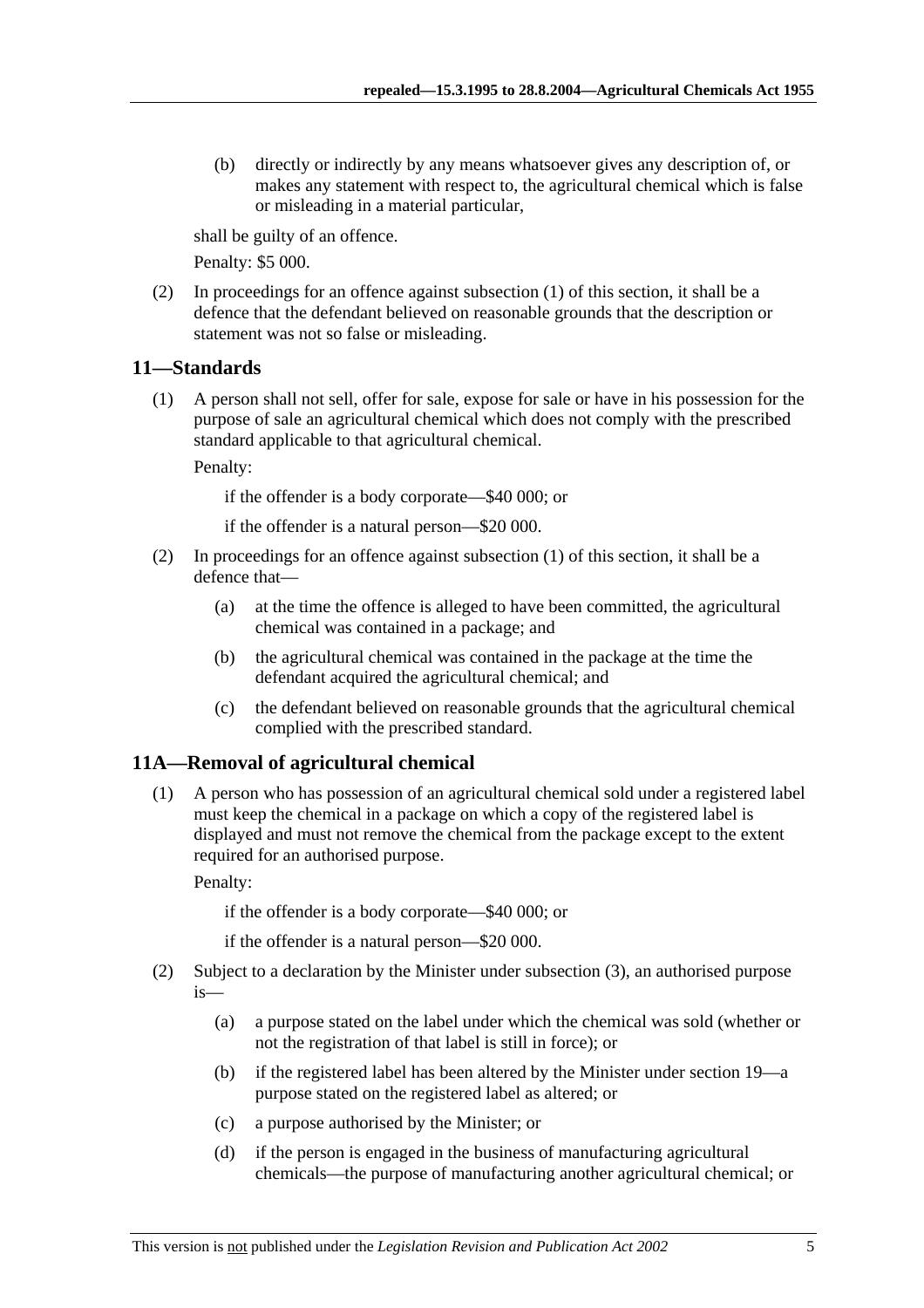- (e) the transfer of the chemical to another package on which a copy of the same label is displayed.
- (3) The Minister may, by notice published in the Gazette and in a newspaper circulating generally throughout the State, declare that a particular purpose is not an authorised purpose in relation to an agricultural chemical referred to in the notice.

#### **11B—Use of agricultural chemical**

- (1) Subject to subsection (2), a person must not use an agricultural chemical except—
	- (a) for an authorised purpose; and
	- (b) in accordance with any directions applicable to that use—
		- (i) stated on the label registered in relation to the chemical; or
		- (ii) given by the Minister in authorising the use of the chemical for the relevant purpose.
- (2) A person must not use an agricultural chemical in accordance with directions stated on a label if the Minister has, by notice published in the Gazette and in a newspaper circulating generally throughout the State, declared that the chemical should not be used in accordance with those directions.
- (3) A person who contravenes a provision of this section is guilty of an offence.

Penalty:

if the offender is a body corporate—\$40 000; or

if the offender is a natural person—\$20 000.

#### **11C—Removal of label**

A person must not remove a copy of a label from a package that contains an agricultural chemical in relation to which the label was registered. Penalty: \$5 000.

#### **12—Application for registration of a label and additional particulars**

- (1) An application for registration of a label and additional particulars under this Act shall be made to the Minister in the prescribed form and shall be accompanied by a specimen copy of the label.
- (2) Subject to this section and section 13 of this Act, the specimen copy of the label shall state the following particulars:
	- (a) the distinctive name of the substance intended to be sold under the label; and
	- (b) the place of manufacture and the name of the manufacturer of the substance; and
	- (c) the net weights or volumes of the substance intended to be contained in the packages to which the label is intended to be affixed; and
	- (d) the constituent substances of the substance which the applicant claims to be active constituents of the substance, and the proportions thereof, described in compliance with the regulations and such directions as may be given either generally or specially by the Minister; and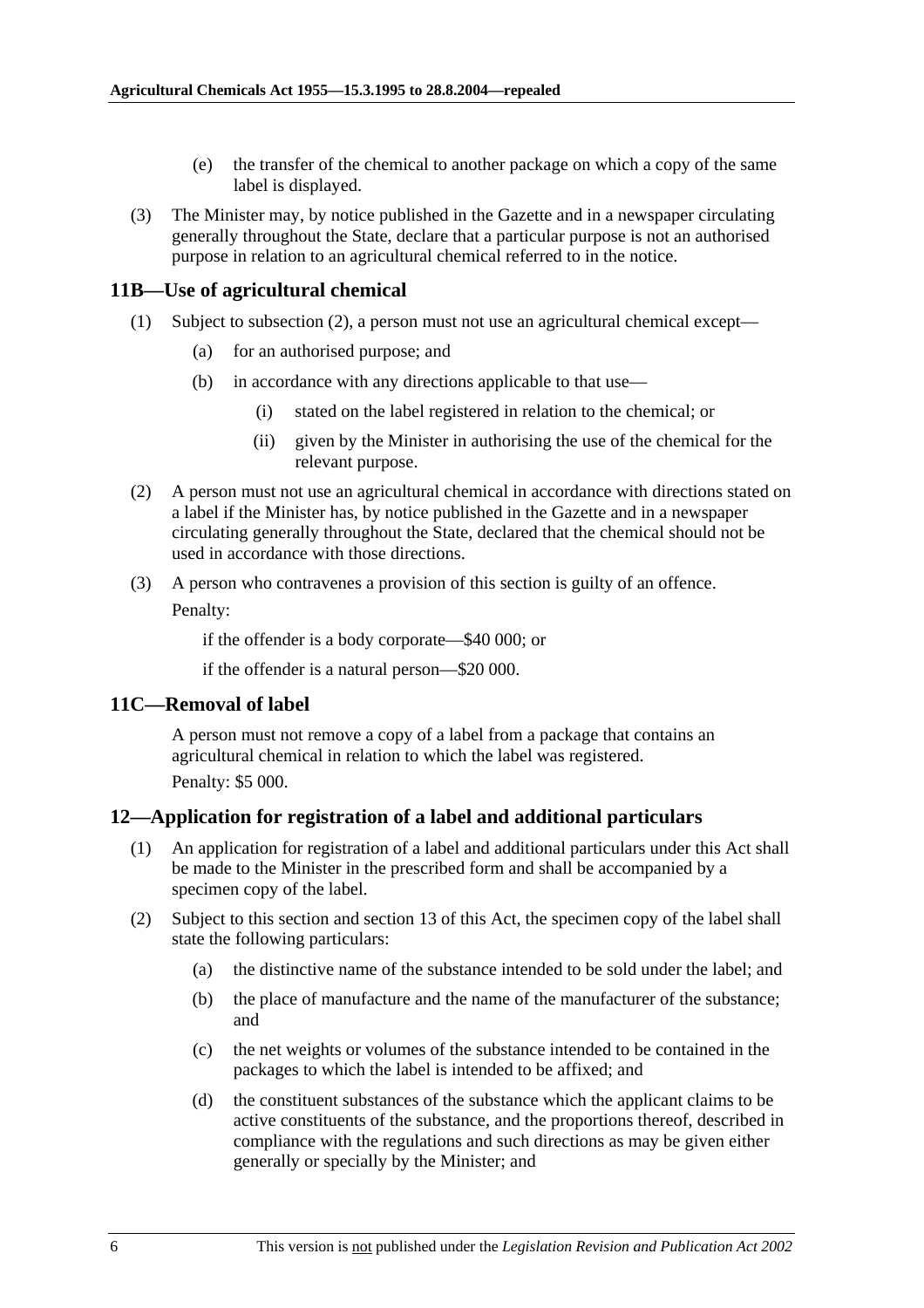- (e) subject to the regulations, the purposes for which the applicant claims or intends the substance may be used; and
- (f) subject to the regulations, directions for use of the substance; and
- (g) such other particulars as may be prescribed.
- (3) The proportion of any claimed active constituent shall not be expressed in the label as a variable quantity.
- (4) The application shall state the following additional particulars:
	- (a) the substances of which the substance is composed and the proportions thereof, described in compliance with the regulations and such directions as may be given either generally or specially by the Minister; and
	- (b) such other particulars as may be prescribed.
- (5) Subject to this subsection, the label or additional particulars may indicate any particular by an abbreviation or symbol if—
	- (a) a definition of the abbreviation or symbol is given in the application; and
	- (b) the abbreviation or symbol complies with such directions as may be given either specially or generally by the Minister.

For the purposes of this Act, an abbreviation or symbol shall with respect to the label or additional particulars bear the meaning so ascribed to it.

A definition of an abbreviation or symbol shall not be required where the abbreviation or symbol is an abbreviation or symbol used in the ordinary course of chemistry.

- (6) The application shall state the address of a place in the State where samples of the substance intended to be sold under the label may if the label and additional particulars are registered be purchased or otherwise obtained from the applicant.
- (7) The application shall be accompanied in addition to the specimen copy of the label  $by-$ 
	- (a) subject to subsection (8) of this section, a statutory declaration by the applicant or in the case of a corporation, an officer thereof, verifying the particulars contained in the application and in the specimen copy of the label; and
	- (b) a fee of five dollars.
- (8) The particulars of composition stated in the specimen copy of the label and in the additional particulars may be verified by a statutory declaration by the manufacturer or some person on behalf of the manufacturer.

## **13—Non-inclusion of active constituents in label**

 (1) The applicant may insert in the specimen copy of a label the words "Particulars of active constituents registered pursuant to section 13 of the *Agricultural Chemicals Act 1955*", with or without particulars of any constituent substance which he claims to be an active constituent of the substance, in place of the particulars required under paragraph (d) of subsection (2) of section 12 of this Act, and state those particulars in the application as additional particulars.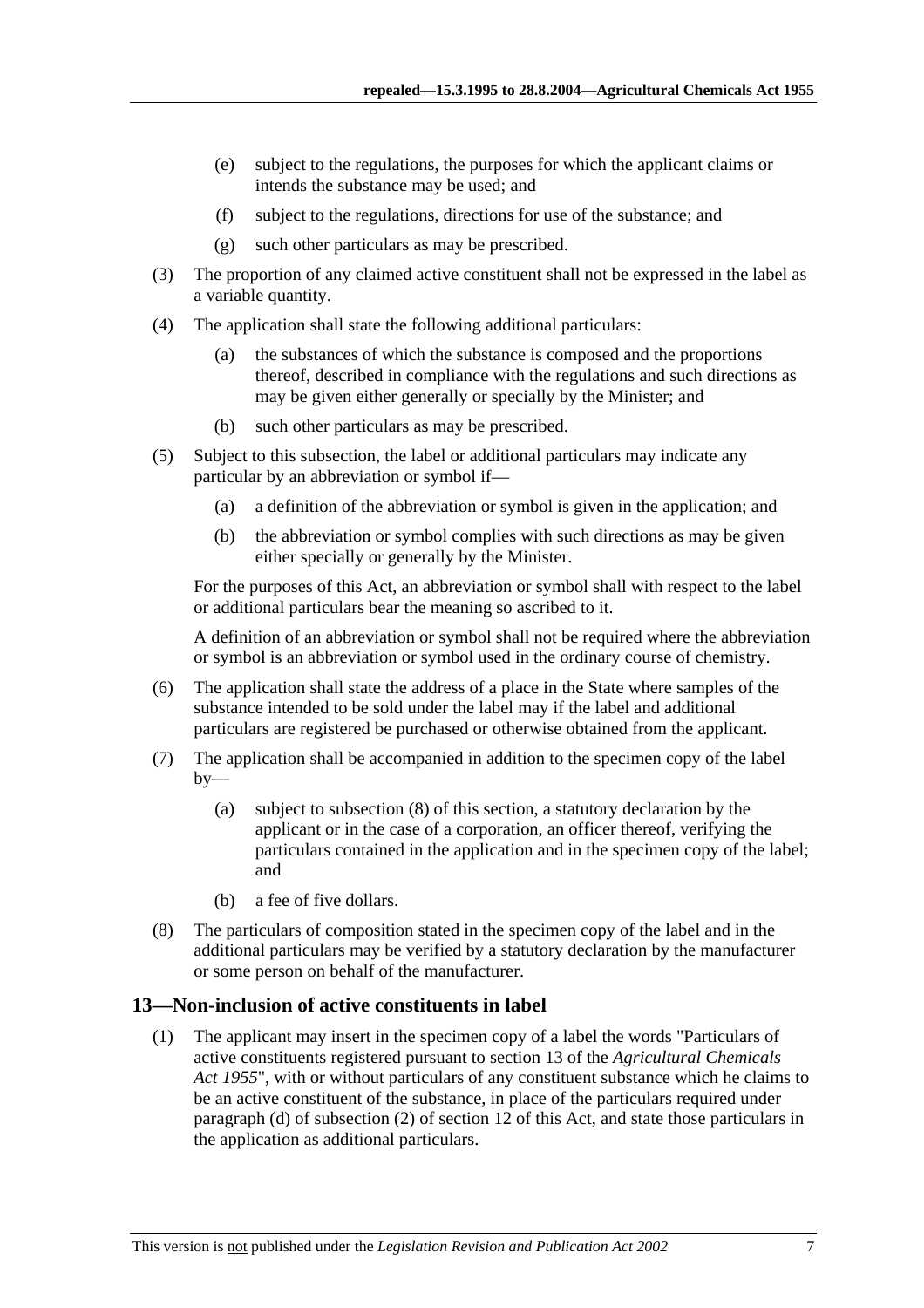- (2) The Minister shall not deal with such an application unless he is first satisfied that, if the applicant were compelled to disclose those particulars in the label, a secret process or formula used or intended to be used by any person might be disclosed and that some person would thereby suffer loss.
- (3) Before refusing to deal with the application, the Minister shall give the applicant an opportunity to be heard in support of his application.

## **14—Registration**

- (1) Subject to the provisions of this Act, on the making of an application for the registration of a label and additional particulars in accordance with the provisions of this Act, the Minister shall register the label together with the additional particulars unless he is satisfied that—
	- (a) the substance intended to be sold under the label is substantially ineffective for any purpose mentioned therein or in the additional particulars as a purpose for which the applicant claims or intends the substance may be used; or
	- (b) if the substance is used for any such purpose, there may be a substantial risk of injury to the health of members of the public; or
	- (c) the distinctive name of the substance is misleading; or
	- (d) any statement in the application or in the label is false or misleading in a material particular; or
	- (e) in any respect the substance does not comply with the particulars stated in the label or the additional particulars; or
	- (f) a standard having been prescribed which applies to the substance, the substance does not comply with the standard; or
	- (g) a constituent substance which is not claimed as an active constituent ought to be so claimed.
- (2) The Minister shall not register a label unless he is satisfied that, if the substance were sold under the label, it would not be sold in contravention of The Poison Regulations.
- (3) Before refusing to register a label and additional particulars pursuant to subsection (1) or subsection (2) of this section, the Minister shall give the applicant an opportunity to be heard in support of his application.

## **15—Registration of one label for various sized packages**

Where more than one net weight or volume is mentioned in the label pursuant to paragraph (c) of subsection (2) of section 12 of this Act, and the label is registered, a separate label shall be deemed to be registered in respect of each net weight or volume.

## **16—Certificate of registration**

The Minister shall on registering a label and additional particulars issue a certificate of registration to the applicant.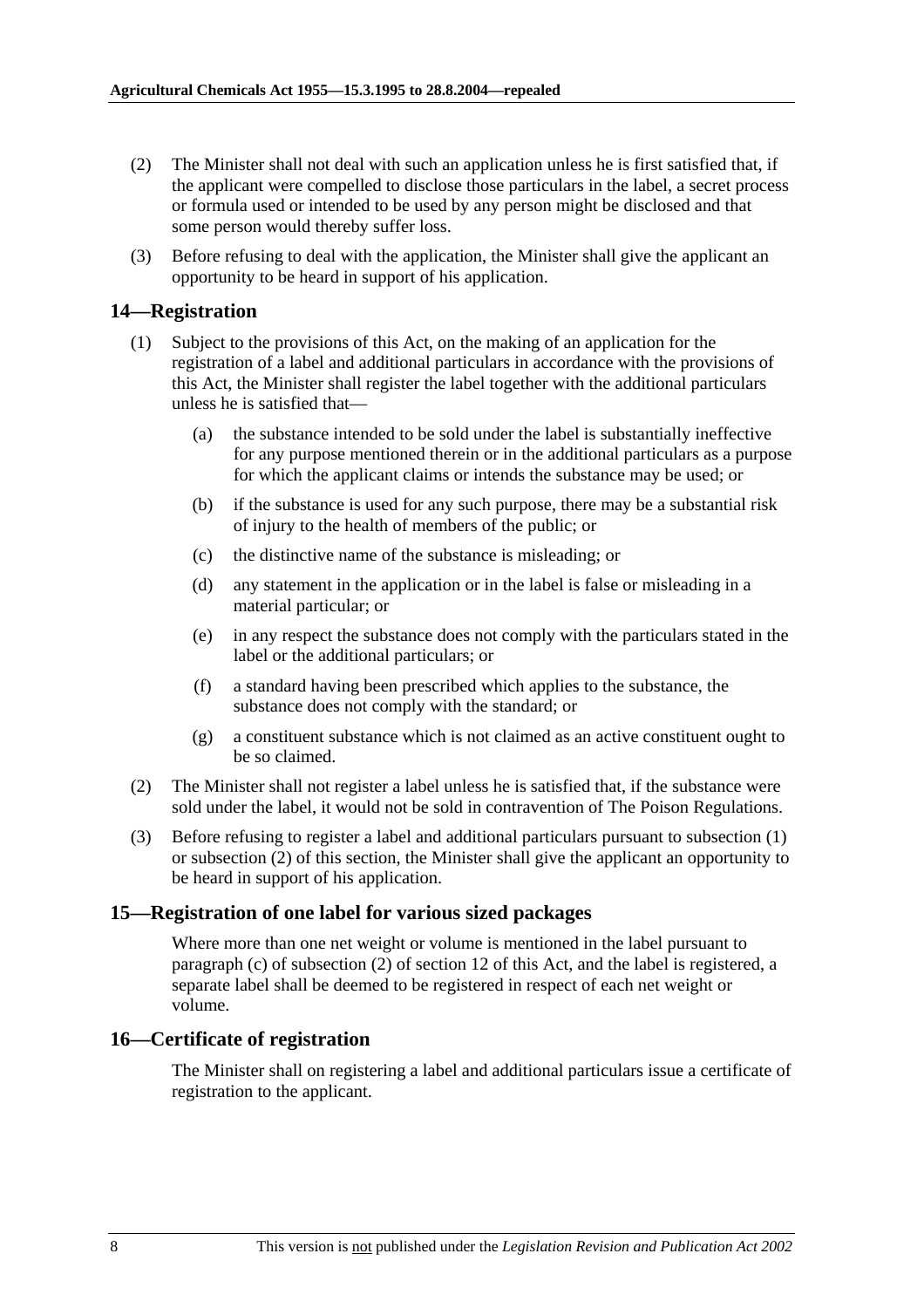## **17—Duration of registration**

- (1) The registration of a label and additional particulars shall unless sooner cancelled continue in force until the thirtieth day of June following the day of the registration of the label and additional particulars, but may be renewed for a further period expiring on the thirtieth day of June next following the day upon which the registration is renewed and so on from time to time.
- (2) Despite subsection (1), the Governor may, by proclamation, in relation to the period of registration applying until 30 June 1994, extend the period of registration—
	- (a) of labels and additional particulars of a specified class or classes; or
	- (b) of all labels and additional particulars, other than labels and additional particulars of a specified class; or
	- (c) of all labels and additional particulars,

until—

- (d) a subsequent day fixed by the proclamation; or
- (e) a day to be fixed by subsequent proclamation.

## **18—Renewal of registration**

- (1) Subject to subsection (2) of this section, an application for renewal of registration shall be made and dealt with in the same manner as an application for registration.
- (2) Where the applicant for renewal of registration does not desire to alter the registered label or the registered additional particulars—
	- (a) it shall not be necessary for a specimen copy of the label to accompany the application; and
	- (b) if the application is made before the thirty-first day of May preceding the day of expiry of the registration, a fee of one dollar only need accompany the application.

## **19—Alteration of registered label or registered additional particulars**

- (1) A person who has obtained the registration of a label and additional particulars may apply to the Minister to alter the registered label or the registered additional particulars.
- (2) The application shall be accompanied by a fee of five dollars.
- (3) The Minister shall deal with the application in the same way as if the application were for registration of the registered label and registered additional particulars so altered.

## **20—Sample and analysis**

The Minister may before deciding any application under this Act request the applicant to supply—

- (a) a sample of the substance intended to be sold under the label, of such size and taken in such manner as the Minister shall require;
- (b) such details of the composition or manufacture of the substance as the Minister shall require.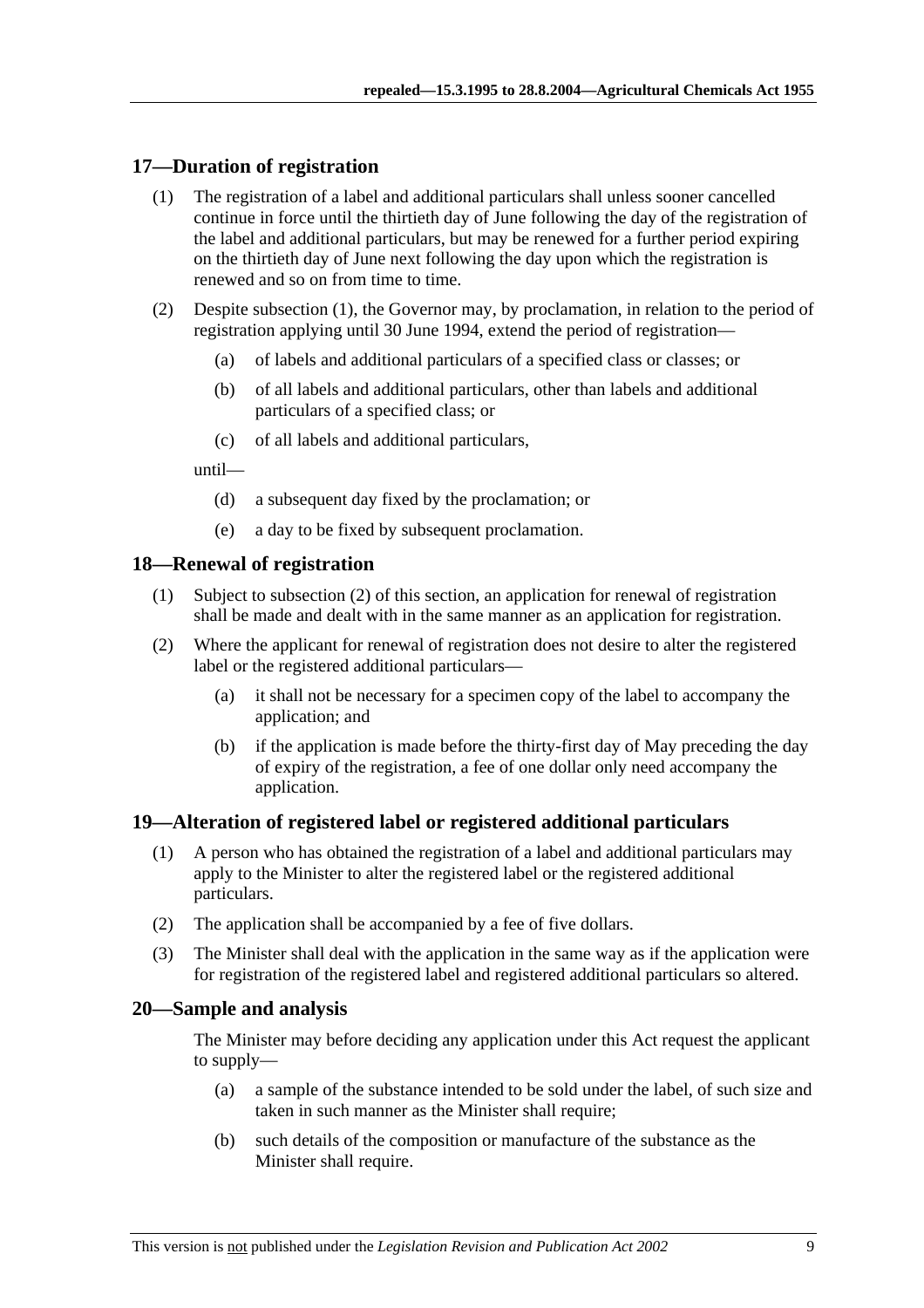## **21—Reference of matters to Central Board of Health**

The Minister may before deciding any application under this Act refer any matter arising out of the application to the Central Board of Health for the report of the Central Board of Health.

#### **22—Register**

- (1) The Minister shall keep a register in the prescribed form of labels and additional particulars registered under this Act.
- (2) Any member of the public shall be entitled to inspect any registered label.
- (3) A member of the public shall not be entitled to inspect any registered additional particulars except with the consent of the Minister.

## **23—Cancellation of registration**

- (1) Subject to this section, the Minister may cancel the registration of a label and additional particulars by notice in writing given to the person who obtained the registration of the label and additional particulars—
	- (a) if the Minister is satisfied that—
		- (i) the person has sold, offered for sale, or exposed for sale or had in his possession for the purpose of sale any substance contained in a package having a copy of the registered label affixed thereto; and
		- (ii) in any respect the substance did not comply with the particulars stated in the copy of registered label or the registered additional particulars; or
	- (b) if the person is convicted of an offence against this Act with respect to or in connection with the registered label or registered additional particulars or the substance intended to be sold under the registered label.
- (2) The Minister shall publish notice of the cancellation in the Gazette.
- (3) Before cancelling the registration, the Minister shall give the person an opportunity to show cause why the registration should not be cancelled.

## **24—Powers of inspectors**

- (1) Subject to this section, an inspector may—
	- (a) enter any premises or vehicle, in which the inspector suspects on reasonable grounds that there may be an agricultural chemical, for the purposes of ascertaining whether the provisions of this Act are being complied with; and
	- (b) for that purpose, require the person in control of a vehicle, to stop the vehicle.
- (2) An inspector must not enter premises used as a place of residence unless authorised by warrant under subsection (3).
- (3) A justice may, if satisfied on the application of an inspector that there is a proper ground for doing so, issue a warrant authorising an inspector to enter premises used as a place of residence.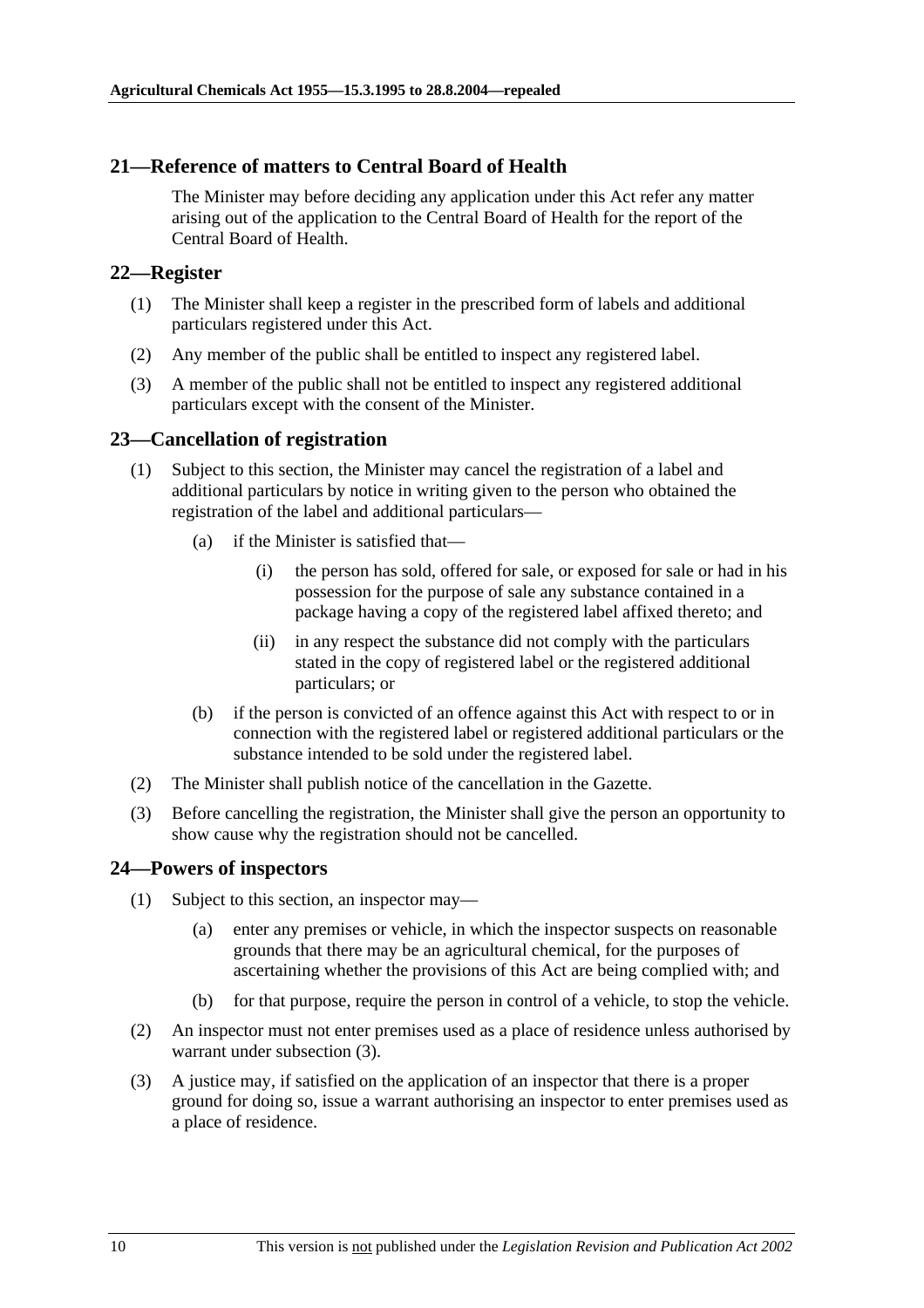- (4) While an inspector is in or on any premises or vehicle pursuant to this section, the inspector may—
	- (a) inspect or search the premises or vehicle;
	- (b) require any person to produce any books, papers or documents or any agricultural chemical or other substance;
	- (c) examine any books or documents and take extracts from any of them or make copies of any of them and, for that purpose, remove the books or documents;
	- (d) examine any agricultural chemical or other substance or any equipment on the premises or vehicle;
	- (e) take from the premises or vehicle samples of any agricultural chemical or other substance for analysis;
	- (f) take photographs;
	- (g) where the inspector suspects on reasonable grounds that an offence against this Act has been committed—seize and remove from the premises or vehicle anything that the inspector has reasonable cause to suspect affords evidence of the offence;
	- (h) give such directions as are reasonably necessary for, or incidental to, the effective exercise of powers under this Act.
- (5) An inspector may require any person to answer questions relevant to the enforcement of this Act to the best of that person's ability.
- (6) A person may not decline on the grounds of self-incrimination to answer a question put by an inspector under this section but the answer to any such question will not be admissible except—
	- (a) in civil proceedings; or
	- (b) in proceedings for an offence against this Act.
- (7) If, in the opinion of an inspector, a person has committed, is committing or is about to commit an offence against this Act in relation to an agricultural chemical, the inspector may seize and remove the chemical.
- (8) Where in the opinion of an inspector fodder is contaminated with a prescribed agricultural chemical and the level of contamination exceeds the level prescribed in relation to that chemical, the inspector may, by notice in writing, direct the owner of the fodder—
	- (a) to destroy or treat it in accordance with directions set out in the notice; or
	- (b) not to use it for a period stated in the notice.
- (9) If a person on whom notice is served under subsection (8) does not comply with the notice, the inspector may destroy the fodder and the cost of destruction will be a debt due by that person to the Minister.
- (10) A notice referred to in subsection (8) may be served—
	- (a) on the owner personally; or
	- (b) by posting it to the owner's last known address; or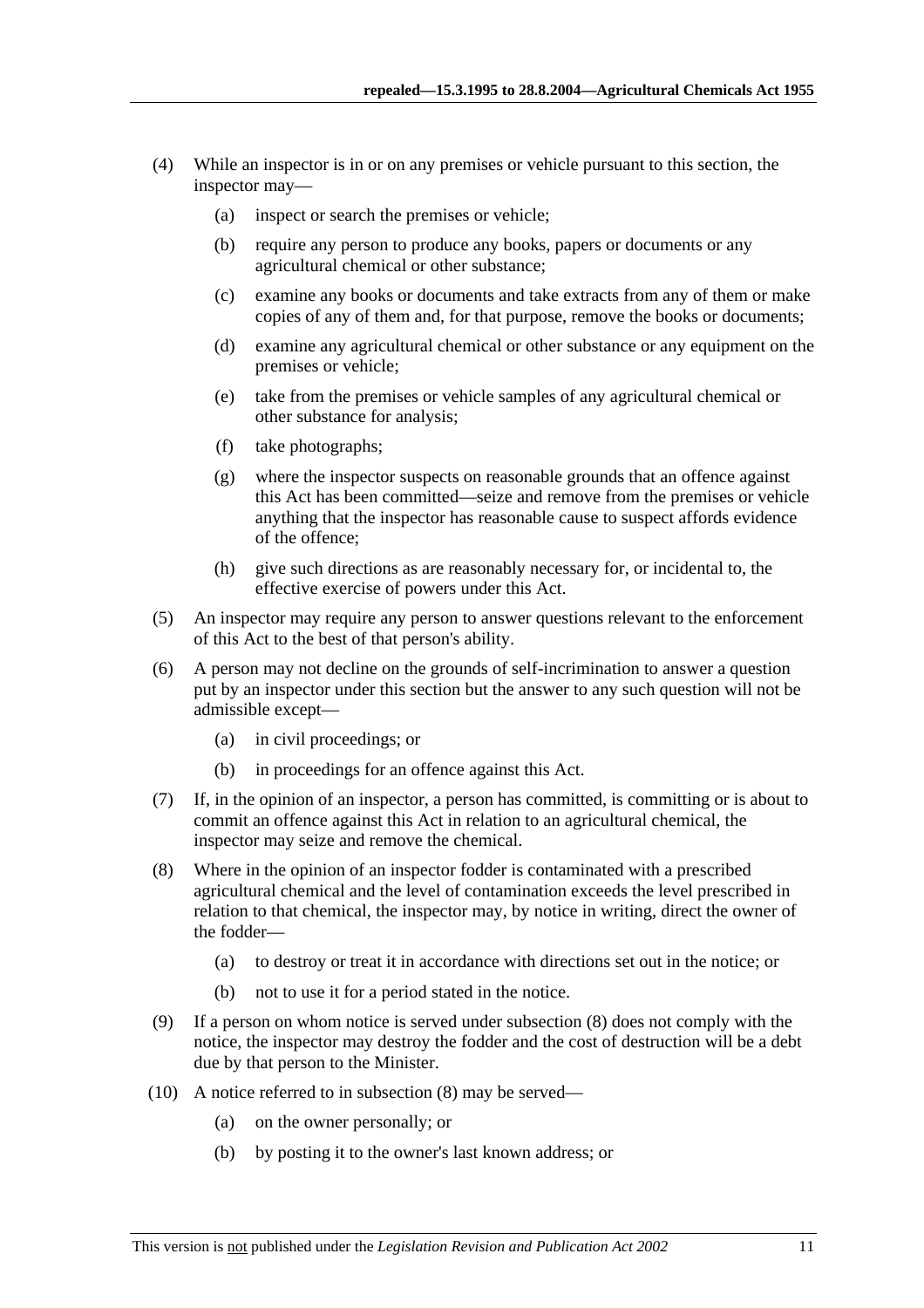- (c) by fixing it in a prominent position on the premises where the fodder is situated.
- (11) In the exercise of powers under this section, an inspector may be accompanied by such persons as the inspector considers necessary or desirable in the circumstances.
- (12) A person must not—
	- (a) hinder or obstruct an inspector, or a person accompanying an inspector, in the exercise of the powers conferred by this section; or
	- (b) refuse or fail to comply with a requirement made or direction given, pursuant to this section.

Penalty: \$5 000 or imprisonment for 6 months.

#### **26—Right of buyer to analysis**

- (1) Any person who has bought any agricultural chemical shall, subject to this section, be entitled to have a sample of the agricultural chemical so bought analysed by an analyst.
- (2) Any person intending to submit a sample for analysis under this section shall within three months after delivery of the agricultural chemical to him give notice in writing by post to the seller or his agent of his intention and of the day (not being earlier than fourteen days from the day the notice is posted), time and place when the sample will be taken.
- (3) The buyer shall on the day and at the place and time mentioned in the notice in the presence of a justice of the peace or member of the police force and of the seller or the agent or other representative of the seller, if the seller or his agent or other representative desires to be present—
	- (a) take a sample of the agricultural chemical in the prescribed manner (if any); and
	- (b) thoroughly mix the sample and divide it into three approximately equal parts; and
	- (c) place each such part in a separate package and fasten or seal each such package; and
	- (d) attach a label to each such package—
		- (i) stating the name of the buyer; and
		- (ii) stating so far as is known to the buyer, the name of the seller; and
		- (iii) stating so far as is known to the buyer, the name of the agricultural chemical; and
		- (iv) stating the time and the place of the taking of the sample; and
		- (v) if possible signed by the seller, or his agent or representative; and
	- (e) if requested to do so by the seller or his agent or representative, deliver one of the labelled packages to the seller or his agent or representative.
- (4) The buyer shall send or deliver two of the labelled packages to the Minister together with the prescribed fee for analysis.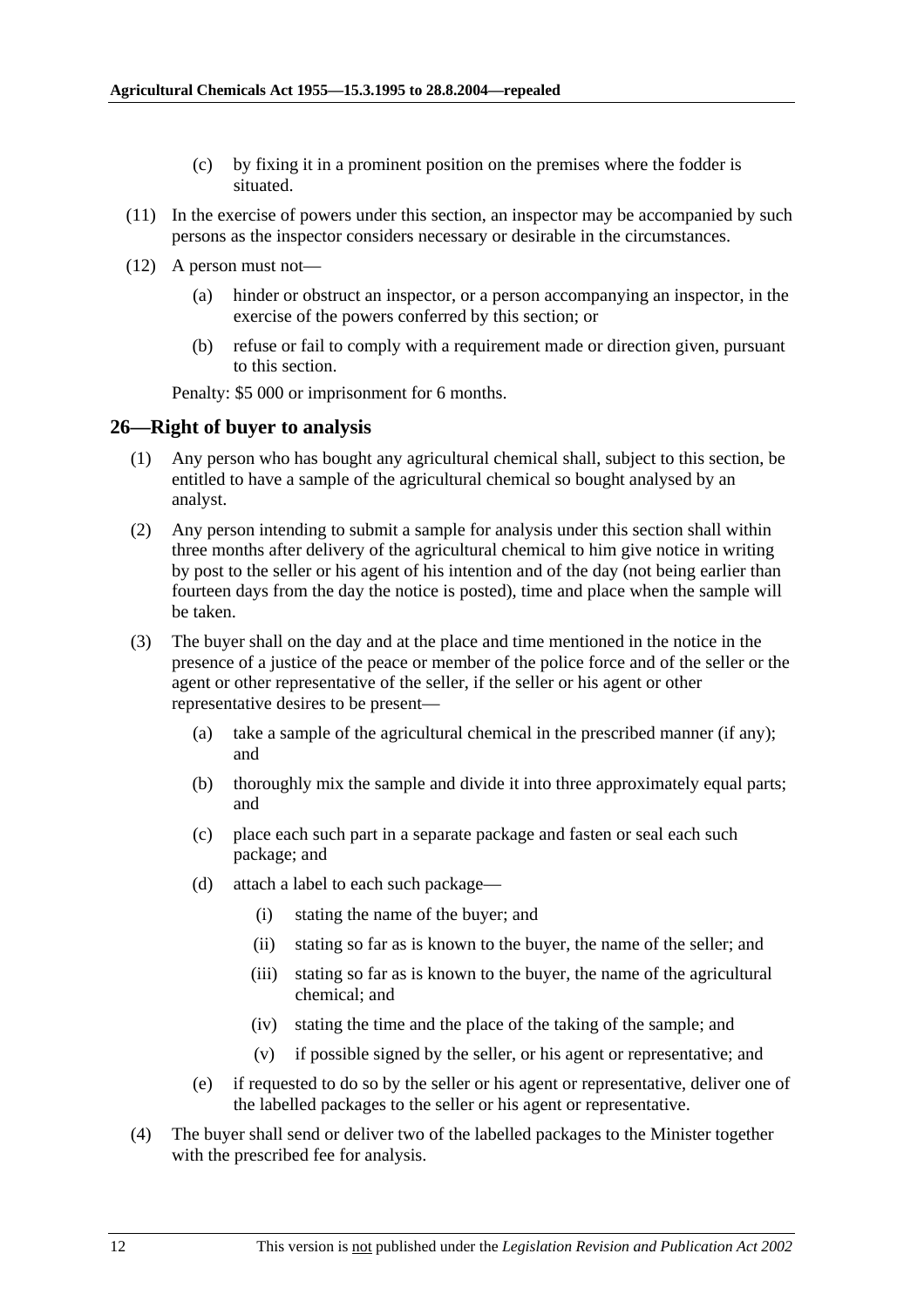- (5) The Minister shall retain one of the packages delivered to him for future comparison and shall send or deliver the other package to an analyst who shall, with all convenient speed, analyse the contents thereof and deliver a certificate in duplicate to the Minister stating the result of his analysis.
- (6) Subject to subsection (7) of this section, the Minister shall forthwith forward one of the certificates to the buyer.
- (7) Where the agricultural chemical was at the time it was purchased contained in a package having affixed thereto a copy of a label registered pursuant to an application made under section 13 of this Act, the Minister shall forward, in lieu of the certificate, a statement indicating the result of the analysis, but not containing any matter which might disclose, or lead to the disclosure of, the secret process or formula.

## **27—Publication of result of analysis**

- (1) The Minister may, subject to subsection (2) of this section, publish in such manner as he thinks fit, the result of the analysis by an analyst of any sample or part thereof of any substance purchased or taken under this Act, together with—
	- (a) the name and address of the place of business of the seller or person who appeared to have the custody of the substance when the sample was taken; and
	- (b) if the sample or any part thereof was contained at the time it was purchased or taken in a package having a copy of a registered label affixed thereto, the name and address of the place of business of the person who obtained the registration of the label; and
	- (c) such explanations and comments on the result of the analysis as the Minister thinks fit.
- (2) Where the substance was at the time the sample was purchased or taken contained, or, in the opinion of the Minister, proposed to be placed, in a package having affixed thereto a copy of a label registered pursuant to an application made under section 13 of this Act, the Minister shall not publish any matter pursuant to subsection (1) of this section with respect to that substance which might disclose, or lead to the disclosure of, the secret process or formula.

## **28—Evidence of analysis**

In proceedings for an offence against this Act, evidence of the analysis of any substance shall not be admissible on behalf of the complainant unless the complainant proves that the analysis was of a sample or part of a sample purchased or taken and dealt with substantially in accordance with this Act.

## **29—Payment of costs of analysis**

On the conviction of any person for an offence against this Act by means of evidence of the analysis of any sample or part of any sample purchased or taken under this Act, the court may order that the person pay to the complainant such amount as the court thinks fit as the costs of and incidental to the obtaining of the analysis.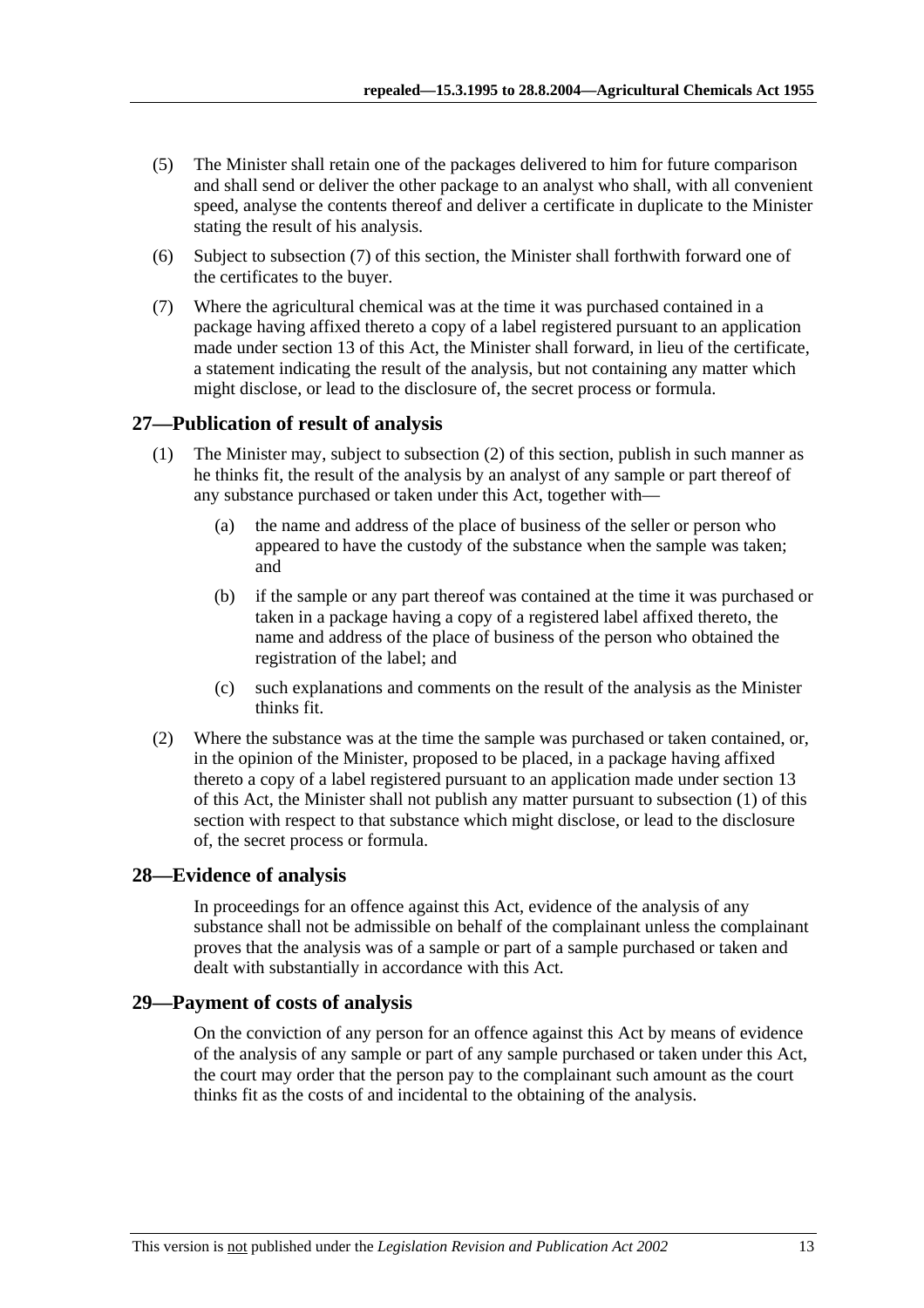## **31—Secrecy**

A person must not divulge or communicate information obtained in, or in connection with, the administration of this Act except—

- (a) with the consent of the person from whom the information was obtained; or
- (b) for the purposes of legal proceedings under this Act; or
- (c) for any other purpose connected with the administration of this Act.

Penalty: \$10 000.

## **31A—Responsibility for offences by bodies corporate**

If a body corporate is guilty of an offence against this Act—

- (a) each director of the body corporate; and
- (b) each manager of the body corporate or any aspect of its business who was involved in the circumstances of the offence,

is guilty of an offence and is liable to the penalty to which a natural person is liable for the principal offence unless it is proved that the director or manager could not, by the exercise of reasonable diligence, have prevented the commission of the offence by the body corporate.

## **32—Regulations**

- (1) The Governor may make regulations prescribing any matter or thing required or permitted to be prescribed or necessary or expedient to be prescribed for carrying this Act into effect and without limiting the generality of the foregoing, for or with respect  $to$ —
	- (a) prescribing forms to be used in connection with anything done under this Act;
	- (b) prescribing fees to be paid for anything done under this Act, either in addition to or in substitution for any fees fixed by this Act;
	- (c) regulating and fixing standards for agricultural chemicals and the composition thereof;
	- (d) prescribing methods of analysis and taking of samples, including grab samples, for the purposes of this Act, and the method of dealing with grab samples;
	- (e) regulating the labelling of packages containing agricultural chemicals, and, in particular, requiring packages containing agricultural chemicals to be labelled with brands in specified circumstances;
	- (f) providing that the particulars required to be stated in a specimen copy of a label under paragraphs (e) and (f) of subsection (2) of section 12 of this Act may be stated in the application as additional particulars;
	- (g) prescribing penalties for offences against regulations, not exceeding in any case the sum of \$5 000.
- (2) Regulations may be made under subsection (1) of this section with respect to agricultural chemicals generally, or specified agricultural chemicals or specified classes of agricultural chemicals.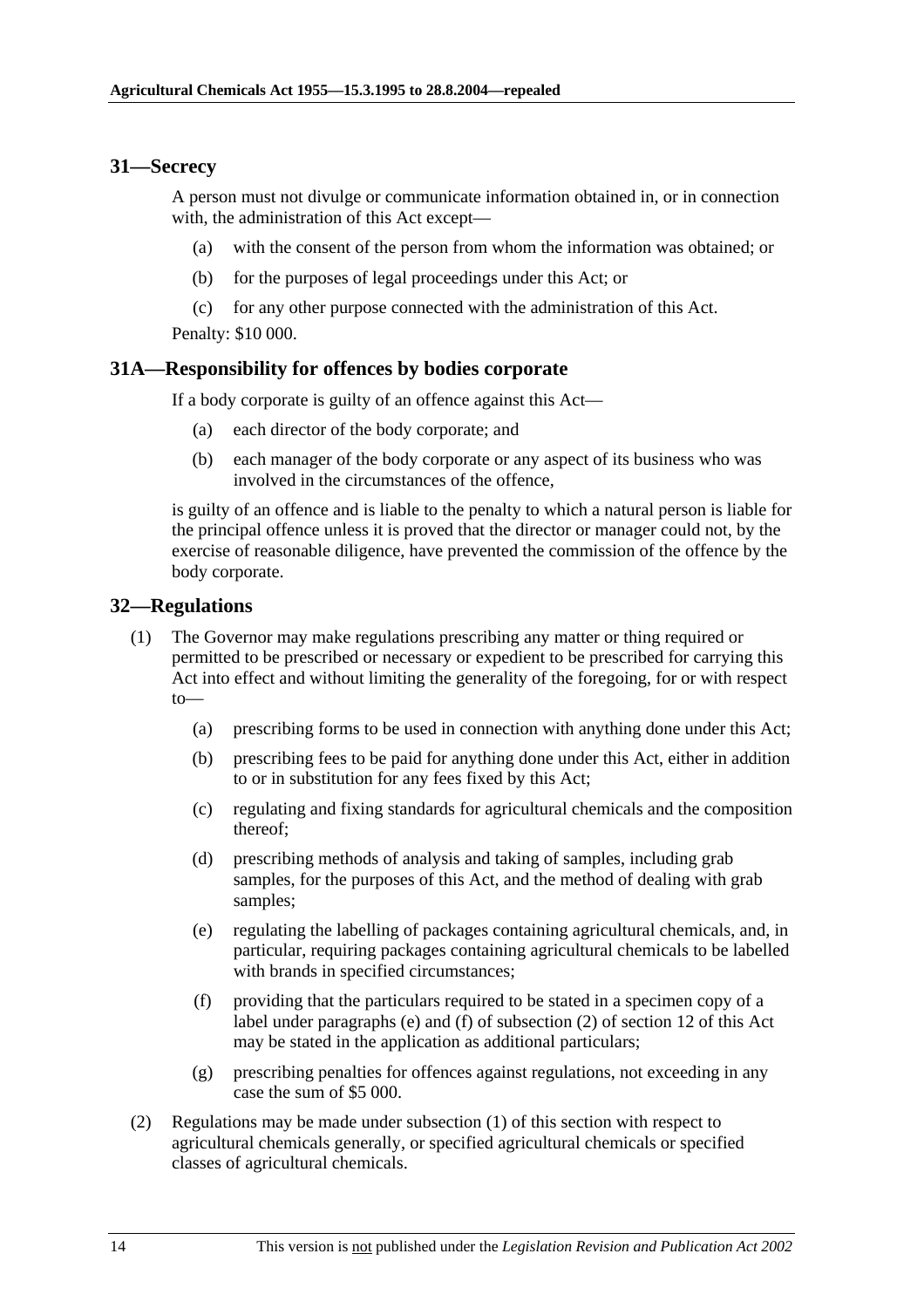(3) Regulations made under subsection (1) of this section for the purposes of paragraph (a) of section 7 of this Act may prescribe varying proportions for different substances and circumstances, and, in particular and without limiting the generality of the foregoing, may prescribe varying proportions where grab samples are taken.

#### **33—Who may prosecute**

A complaint for an offence against this Act may be made by the person aggrieved, by an inspector, or by any person authorised in that behalf by the Minister.

#### **34—Limitation of time for laying complaints**

A complaint for an offence against this Act shall be made within twelve months of the time when the matter of the complaint arises.

#### **35—Summary proceedings**

All proceedings in respect of offences against this Act shall be disposed of summarily.

#### **36—Temporary provisions**

In proceedings for an offence against section 8 of this Act, it shall be a defence—

- $(1)$  that—
	- (a) at the time the offence is alleged to have been committed the agricultural chemical, being a pest destroyer registered under the *Pest Destroyers Act 1919* at the commencement of this Act, was contained in a package labelled in a manner complying with the provisions of that Act; and
	- (b) the agricultural chemical was placed in the package and the label affixed thereto on or before the thirtieth day of June next following the commencement of this Act; and
	- (c) the defendant had otherwise with respect to the agricultural chemical complied with the provisions of the *Pest Destroyers Act 1919*;
- $(2)$  that—
	- (a) at the time the offence is alleged to have been committed the agricultural chemical, being a fertiliser licensed under the *Fertilisers Act 1918* at the commencement of this Act, was contained in a package branded, stamped, or marked in a manner complying with the provisions of that Act; and
	- (b) the agricultural chemical was placed in the package and the package branded, stamped or marked on or before the thirty-first day of January next following the commencement of this Act; and
	- (c) the defendant had otherwise with respect to the agricultural chemical complied with the provisions of the *Fertilisers Act 1918*;
- $(3)$  that—
	- (a) at the time the offence is alleged to have been committed the agricultural chemical, not being a pest destroyer or fertiliser as mentioned in paragraph (1) or (2) of this section, was contained in a package; and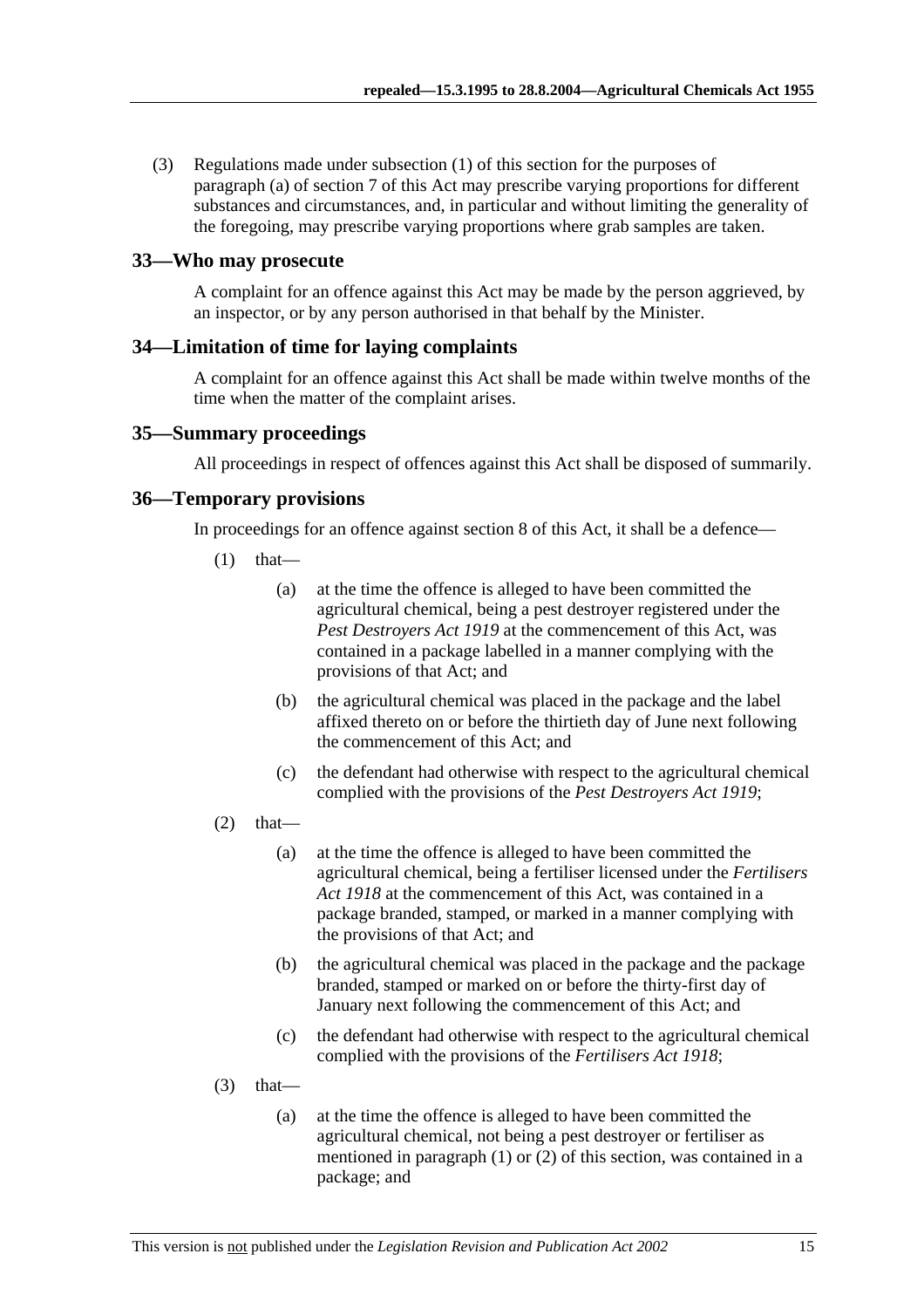(b) the agricultural chemical was placed in the package before the expiration of three months after the commencement of this Act.

#### **37—Amendment of** *Stock Medicines Act 1939***, s. 3—Interpretation**

Section 3 of the *Stock Medicines Act 1939* is amended—

- (a) by inserting at the end of paragraph (b) in the definition of *stock medicine* therein the words "or (c) preventing insects or other pests from attacking such stock";
- (b) by striking out paragraph (ii) in the definition of *stock medicine* therein and inserting in its place the following paragraph:
	- (ii) any agricultural chemical within the meaning of the *Agricultural Chemicals Act 1955*.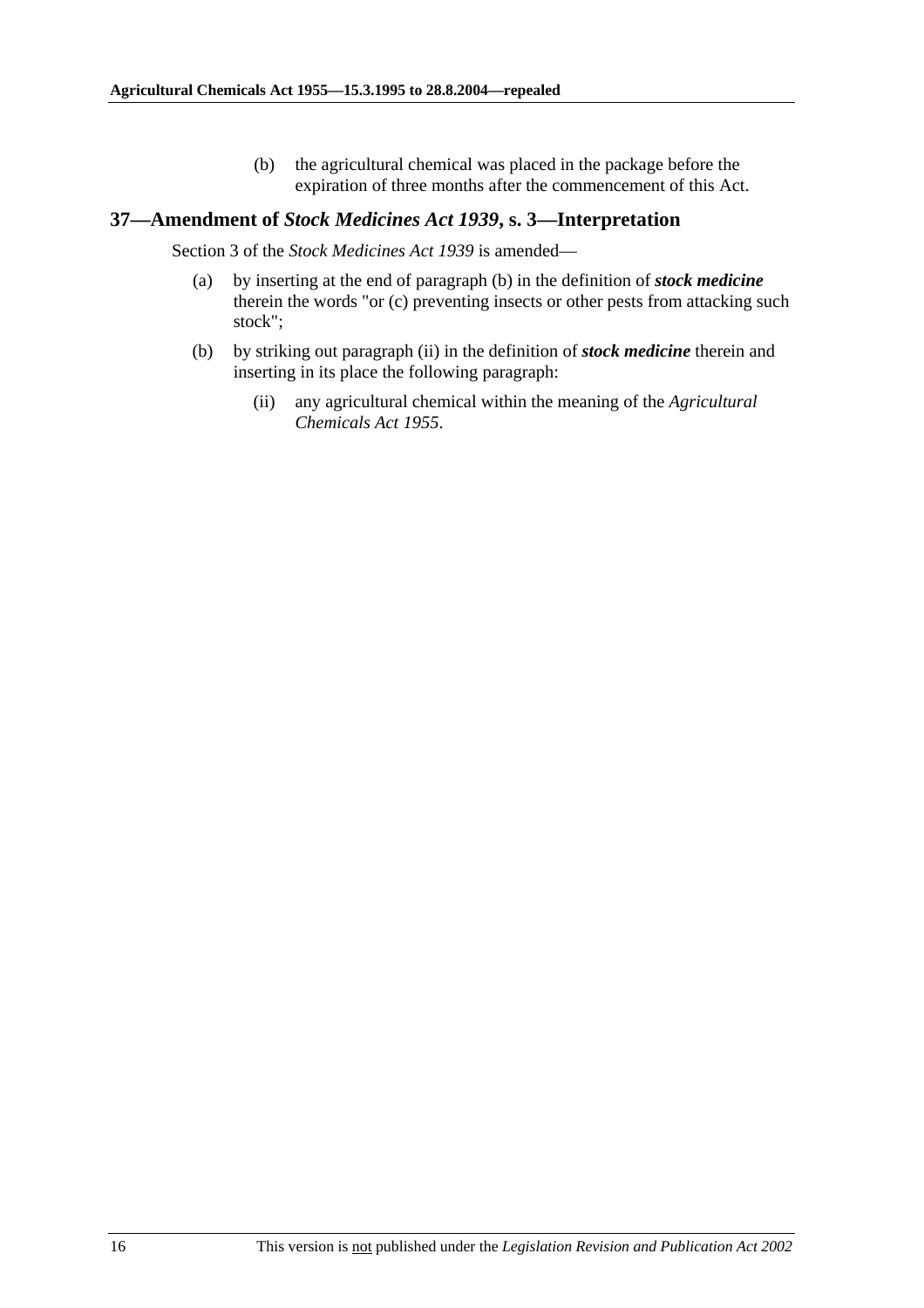# **Legislative history**

## **Notes**

- Please note—References in the legislation to other legislation or instruments or to titles of bodies or offices are not automatically updated as part of the program for the revision and publication of legislation and therefore may be obsolete.
- Earlier versions of this Act (historical versions) are listed at the end of the legislative history.
- For further information relating to the Act and subordinate legislation made under the Act see the Index of South Australian Statutes.

# **Repeal of Act**

The *Agricultural Chemicals Act 1955* was repealed by Sch cl 1 of the *Agricultural and Veterinary Products (Control of Use) Act 2002* on 29.8.2004.

| Year No |     | Title                                                                            | Assent     | Commencement                                                                                        |
|---------|-----|----------------------------------------------------------------------------------|------------|-----------------------------------------------------------------------------------------------------|
| 1955    | 54  | <b>Agricultural Chemicals Act 1955</b>                                           | 8.12.1955  | 1.7.1957 (Gazette 27.6.1957 p1564)                                                                  |
| 1975    | 32  | <b>Statutes Amendment (Miscellaneous</b><br><i>Metric Conversions</i> ) Act 1975 | 3.4.1975   | 15.1.1976 (Gazette 15.1.1976 p174)                                                                  |
| 1978    | 96  | Statutes Amendment (Agriculture)<br>Act 1978                                     | 7.12.1978  | 7.12.1978                                                                                           |
| 1986    | 43  | Statutes Amendment (Analysts)<br>Act 1986                                        | 4.9.1986   | 16.10.1986 (Gazette 16.10.1986 p1373)                                                               |
| 1987    | 101 | <b>Agricultural Chemicals Act</b><br>Amendment Act 1987                          | 17.12.1987 | 22.12.1988 (Gazette 22.12.1988 p2098)                                                               |
| 1994    | 47  | Agricultural and Veterinary<br>Chemicals (South Australia)<br>Act 1994           | 9.6.1994   | 1.7.1994 (Gazette 30.6.1994 p1841)<br>except Sch (cl $1(a)$ )—15.3.1995<br>(Gazette 23.2.1995 p674) |

# **Principal Act and amendments**

## **Provisions amended since 3 February 1976**

 • Legislative history prior to 3 February 1976 appears in marginal notes and footnotes included in the consolidation of this Act contained in Volume 1 of The General Public Acts of South Australia 1837-1975 at page 276.

Entries that relate to provisions that have been deleted appear in italics.

| Provision      | How varied                         | Commencement |  |
|----------------|------------------------------------|--------------|--|
| Long title     | amended by $101/1987$ s 3          | 22.12.1988   |  |
| s <sub>4</sub> |                                    |              |  |
| s(4(1))        |                                    |              |  |
| analyst        | substituted by $43/1986$ s $3(a)$  | 16.10.1986   |  |
| fodder         | inserted by $101/1987$ s $4(a)$    | 22.12.1988   |  |
| inspector      | substituted by $101/1987$ s $4(b)$ | 22.12.1988   |  |
|                |                                    |              |  |